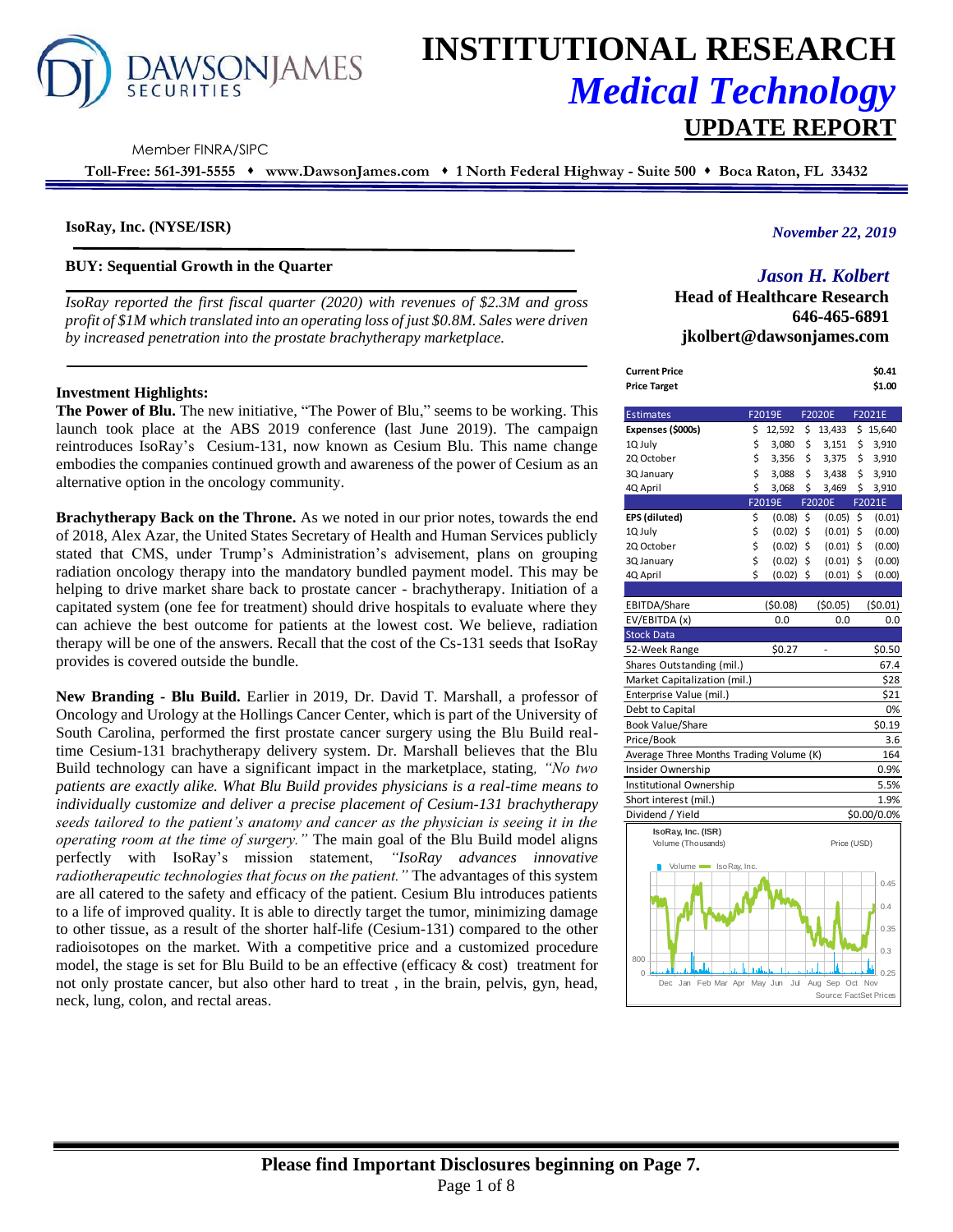

**A Key Collaboration Opportunity.** IsoRay Inc. has established an important connection with the Texas Oncology group, an independent oncology practice with over 210 locations in Texas and around 460 working physicians. This new training collaboration was announced on April 16, 2019, and will aid in public awareness of brachytherapy and the revolutionary capability of Cesium-131. The goal of this program is to help train the next generation of brachytherapists using several different approaches like case observations, practice on artificial prostates, physics planning, and real-time procedure methodology. These video tutorials can all be accessed through their webinar.

**Valuation:** We model Cesium Blu in both prostate and non-prostate cancer markets; however, we see the real driver as the prostate cancer marketplace. Adoption of GammaTile for brain cancer treatment should begin to increase over the next few years generating more Cs-131 seeds sales (to GT Medical), but for conservatism, we apply only a 10% probability of success that our market share estimates will be fully realized. Using these metrics, we model the market potential and discount back using a 15% rate in our FCF, discounted EPS, and sum-of-the-parts models to arrive at a \$1.00 price target. These metrics are dependent on our clinical assumptions.

**Risk Factors:** Investment Risk, Market Share Risk, Regulatory Risk, Commercial Risk, and Financial Risk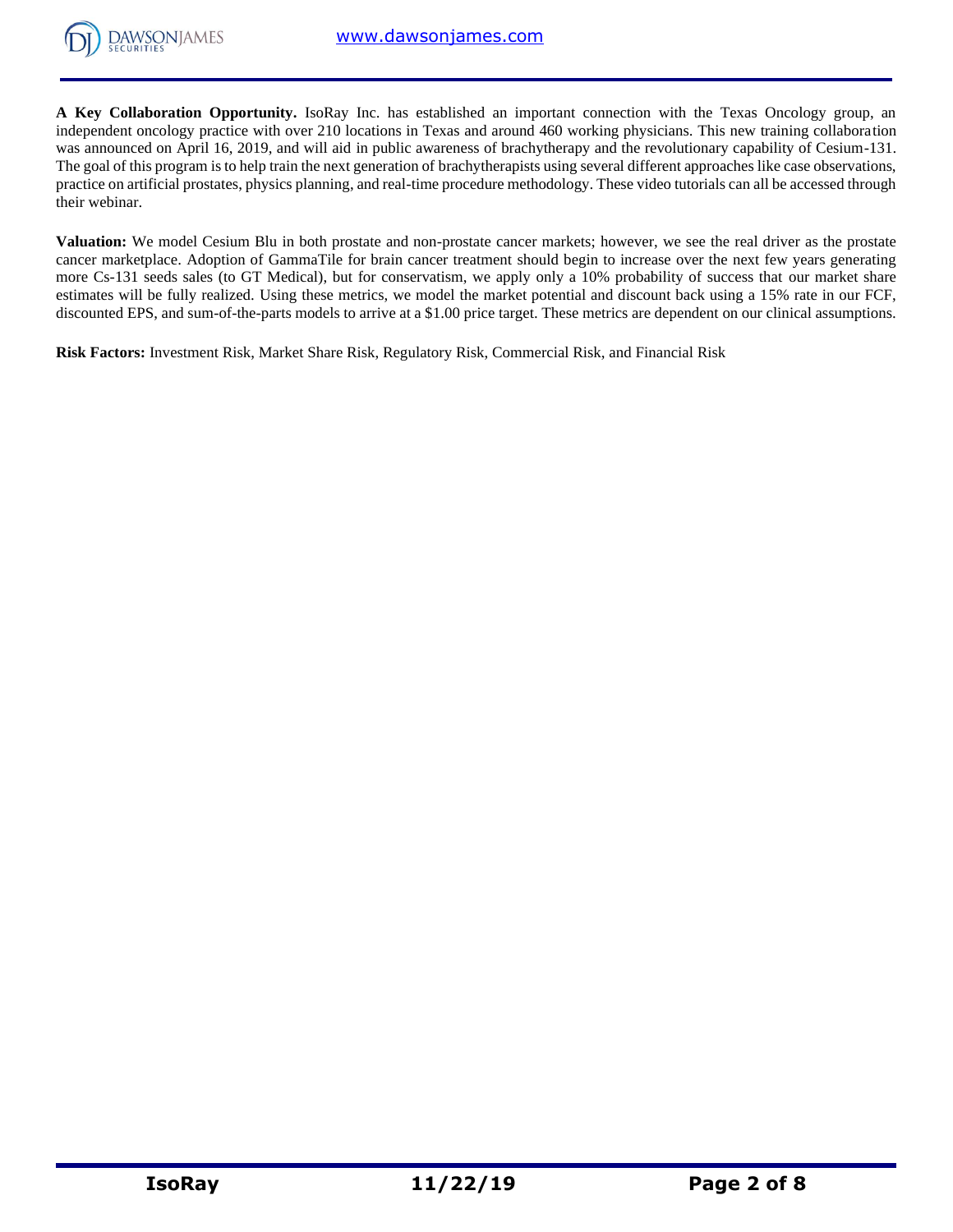

## **Modeling Assumptions:**

- 1. We assume continued growth of the patient incidence and prevalence of prostate cancer. We also assume that brachytherapy can become a larger part of the over-all prostate cancer therapy marketplace. We currently assume brachytherapy is under 10% and over the next decade and rise to \$17%. Within the brachytherapy marketplace, Cs-131 has just a 5% market share. We assume that share can rise by 23% over the next decade.
- 2. Pricing. We assume on average \$70 per seed and 50 seeds per case in PC. Please see the market model below for our assumptions in non-prostate indications.
- 3. For IsoRay, and a result of the complexities of Isotope management, there may be a significant reduction in the cost of manufacturing associated with the volume.
- 4. GammaTile. We model the recurrent brain cancers marketplace (300,000 cases per year) and assume the market is based on the 75% of patients who may undergo tumor resection. At just 3% market share, \$150 per seed and 65 seeds on average, the market becomes significant at \$86M annually. We apply just a 10% probability that the full commercial opportunity can be realized based on GT Medical's ability to invest the needed capital to aggressively change the current treatment paradigm.

## **Exhibit 11: Cs-131 Models in Prostate, Other and GammaTile.**

| CS-131 sales (\$000)                                            | 2018A      | 2019E   | 2020E    | 2021E    | 2022E    | 2023E    | 2024E    | 2025E    | 2026E    | 2027E    | 2028E    | 2029E    | 2030E    |
|-----------------------------------------------------------------|------------|---------|----------|----------|----------|----------|----------|----------|----------|----------|----------|----------|----------|
| <b>Prostate Cancer</b>                                          | 260,840    | 266,057 | 271,378  | 276,806  | 282,342  | 287,989  | 293,748  | 299,623  | 305,616  | 311,728  | 317,963  | 324,322  | 330,808  |
| % Patients electing monotherapeutic brachytherapy               | 9.3%       | 9.4%    | 9.6%     | 9.8%     | 10.0%    | 12.0%    | 13.0%    | 14.0%    | 15.0%    | 16.0%    | 17.0%    | 17.0%    | 17.2%    |
| Number of patients for brachytherapy                            | 24,258     | 25,009  | 26.052   | 27.127   | 28,234   | 34,559   | 38.187   | 41,947   | 45,842   | 49.876   | 54,054   | 55,135   | 56,899   |
| Market share                                                    | 5.0%       | 6.0%    | 8.0%     | 10.0%    | 12.0%    | 14.0%    | 16.0%    | 18.0%    | 20.0%    | 22.0%    | 22.5%    | 22.7%    | 22.8%    |
| Patients electing CS-131 (Over lodine-125 or Palladium-103)     | 1,213      | 1.501   | 2,084    | 2,713    | 3,388    | 4,838    | 6,110    | 7,551    | 9,168    | 10,973   | 12,162   | 12,516   | 12,973   |
| Price per seed                                                  | 70         | 70      | 70       | 70       | 70       | 70       | 70       | 70       | 70       | 70       | 70       | 70       | 70       |
| Seeds per patient                                               | 50         | 50      | 50       | 50       | 50       | 50       | 50       | 50       | 50       | 50       | 50       | 50       | 50       |
| CS-131 sales (Prostate cancer) (\$000)                          | \$4,245    | \$5,252 | \$7,295  | \$9,494  | \$11,858 | \$16,934 | \$21,385 | \$26,427 | \$32,090 | \$38,405 | \$42,567 | \$43,805 | \$45,405 |
|                                                                 | 505713%    |         |          |          |          |          |          |          |          |          |          |          |          |
| Non-prostate cancers (Head & Neck), Gyn., Lung Cancer           | 254,000    | 259.080 | 264,262  | 269.547  | 274,938  | 280,437  | 286,045  | 291.766  | 297,601  | 303,554  | 309,625  | 312.721  | 315,848  |
| % Patients receiving brachytherapy (monotherapy or combination) | 10.0%      | 12.0%   | 13.00%   | 14.00%   | 15.00%   | 16.00%   | 17.00%   | 18.00%   | 19.00%   | 20.00%   | 21.00%   | 22.00%   | 23.00%   |
| Number of patients for brachytherapy                            | 25,400     | 31.090  | 34.354   | 37.737   | 41.241   | 44.870   | 48.628   | 52,518   | 56.544   | 60.711   | 65.021   | 68.799   | 72,645   |
| Market share                                                    | 0.3%       | 0.5%    | 0.8%     | $1.0\%$  | 1.5%     | $2.0\%$  | $2.5\%$  | $3.0\%$  | $3.5\%$  | $4.0\%$  | 4.5%     | 4.9%     | 4.9%     |
| Patients receiving CS-131 brachytherapy                         | 76         | 155     | 258      | 377      | 619      | 897      | 1.216    | 1.576    | 1,979    | 2.428    | 2.926    | 3.371    | 3,560    |
| Price per seed                                                  | 115        | 115     | 115      | 115      | 115      | 115      | 115      | 115      | 115      | 115      | 115      | 115      | 115      |
| Seeds per patients                                              | 65         | 65      | 65       | 65       | 65       | 65       | 65       | 65       | 65       | 65       | 65       | 65       | 65       |
| CS-131 sales (Non-prostate cancer) (\$000)                      | \$570      | \$1.162 | \$1,926  | \$2,821  | \$4,624  | \$6,708  | \$9,087  | \$11,777 | \$14,793 | \$18,153 | \$21.871 | \$25,199 | \$26,608 |
|                                                                 |            |         |          |          |          |          |          |          |          |          |          |          |          |
| (S000)<br><b>GammaTile</b>                                      | 2018A      | 2019E   | 2020E    | 2021E    | 2022E    | 2023E    | 2024E    | 2025E    | 2026E    | 2027E    | 2028E    | 2029E    | 2030E    |
| Brain cancer (cs/yr) - Candidates (new and recurrent)           | 300,000    | 306,000 | 312,120  | 318,362  | 324.730  | 331,224  | 337,849  | 344,606  | 351,498  | 358,528  | 365,698  | 373,012  | 380,473  |
| % Patients undergoing surgical resection                        | 75.0%      | 75.0%   | 75.0%    | 75.0%    | 75.0%    | 75.0%    | 75.0%    | 75.0%    | 75.0%    | 75.0%    | 75.0%    | 75.0%    | 75.0%    |
| Patients requiring treatment of tumor bed following resection   | 225,000    | 229,500 | 234.090  | 238,772  | 243.547  | 248.418  | 253.387  | 258.454  | 263.623  | 268.896  | 274.274  | 279.759  | 285,354  |
| Market share                                                    | 0.0%       | 0.1%    | 0.5%     | $1.0\%$  | $1.3\%$  | $1.5\%$  | $1.8\%$  | $2.0\%$  | $2.3\%$  | $2.5\%$  | 2.8%     | 3.1%     | 3.1%     |
| Patients receiving wafer                                        | $^{\circ}$ | 230     | 1.170    | 2,388    | 3,044    | 3,726    | 4.434    | 5,169    | 5,932    | 6,722    | 7.543    | 8.673    | 8,846    |
| Price per seed                                                  | \$150      | \$150   | \$150    | \$150    | \$150    | \$150    | \$150    | \$150    | \$150    | \$150    | \$150    | \$150    | \$150    |
| Seeds per patients                                              | 65         | 65      | 65       | 65       | 65       | 65       | 65       | 65       | 65       | 65       | 65       | 65       | 65       |
| <b>Probability Factor</b>                                       | 10%        | 10%     | 10%      | 10%      | 10%      | 10%      | 10%      | 10%      | 10%      | 10%      | 10%      | 10%      | 10%      |
| Wafer sales (Mengioma's) (\$000)                                | \$0        | \$224   | \$1,141  | \$2,328  | \$2,968  | \$3,633  | \$4,323  | \$5,040  | \$5,783  | \$6,554  | \$7,354  | \$8,456  | \$8,625  |
| Probability adjusted sales (\$000)                              | \$0        | \$224   | \$1,141  | \$2,328  | \$2,968  | \$3,633  | \$4,323  | \$5,040  | \$5,783  | \$6,554  | \$7,354  | \$8,456  | \$8,625  |
|                                                                 |            |         |          |          |          |          |          |          |          |          |          |          |          |
| <b>Combined Revenues</b>                                        | \$4,815    | \$6,638 | \$10,362 | \$14,643 | \$19,451 | \$27,275 | \$34,796 | \$43,244 | \$52,666 | \$63,112 | \$71,793 | \$77.459 | \$80,638 |

*Source: Dawson James*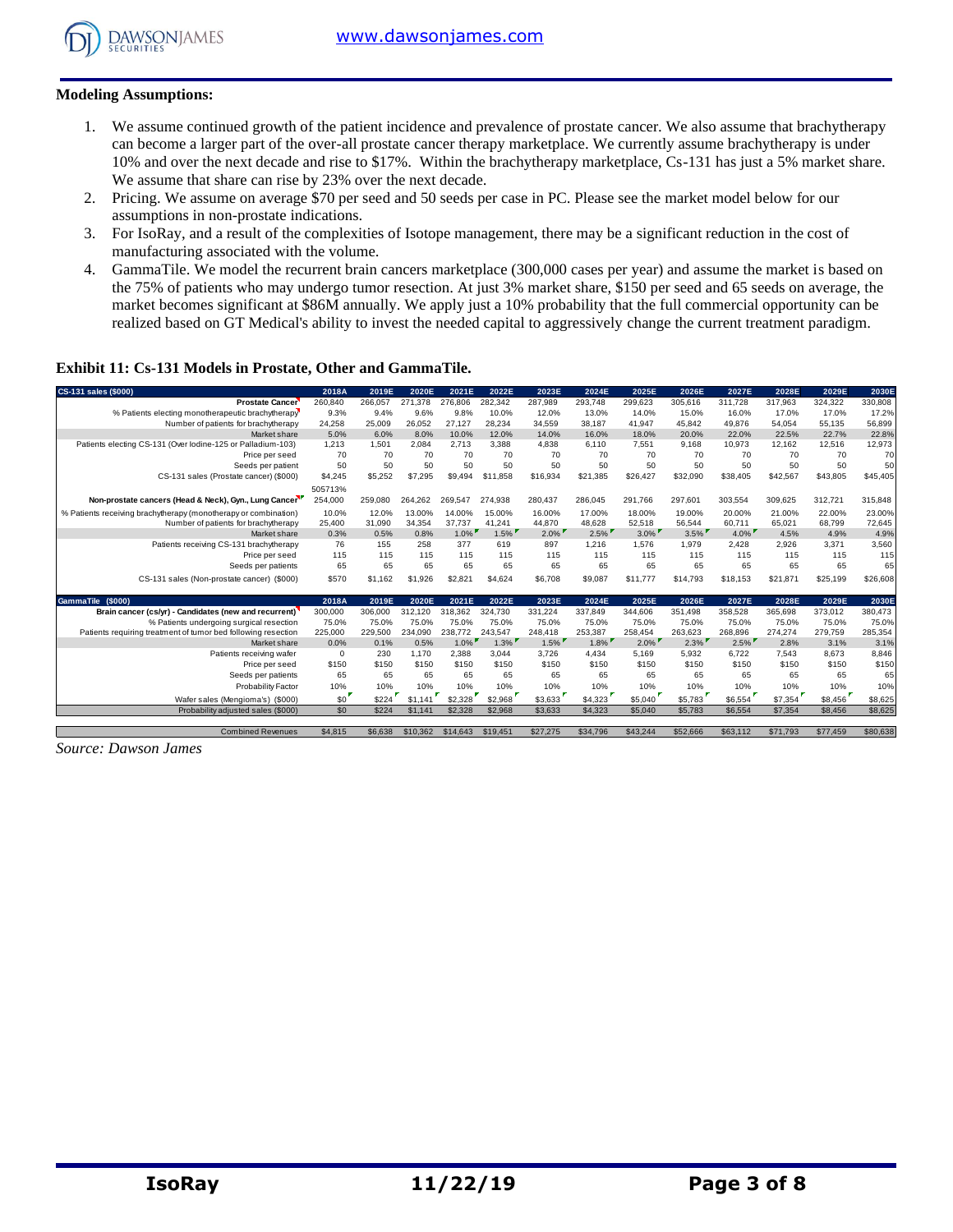

## **VALUATION**

We see IsoRay as an established company that has commercialized an approved product that has strong product attributes. Revenue today are small at just \$6M annually, but we believe these revenues, with our modest assumptions, can grow over the coming decade. For these reasons, we apply a 15% risk rate. Typically for early stage companies with no approved products which possess a lot of clinical risks we use a 30% risk rate and for established companies with more predictable revenues and typically cash flow positive we apply a 10% risk rate. We model the company's revenues (and expenses) out to 2030. We consider the need to raise capital, and as such, we use a future projected share count. We then apply these metrics to our free cash flow to the firm (FCFF), Discounted earnings (dEPS) and the sum of the parts (SOP) model, which are equal weighted, averaged and rounded to the nearest whole number. This method results in a \$1.00 price target for IsoRay.

## **Exhibit 12. FCFF Model**

| IsoRay Medical, Inc.           |                         |   |             |                   |
|--------------------------------|-------------------------|---|-------------|-------------------|
|                                | Average                 | S | 1.1         |                   |
|                                | Price Target \$<br>Year |   | 1.1<br>2019 |                   |
| DCF Valuation Using FCF (mln): |                         |   |             |                   |
| units ('000)                   |                         |   |             | $\overline{a}$    |
| EBIT                           |                         |   |             | (6)               |
| <b>Tax Rate</b>                |                         |   |             |                   |
| $EBIT(1-t)$                    |                         |   |             | (6)               |
| CapEx                          |                         |   |             |                   |
| Depreciation                   |                         |   |             |                   |
| Change in NWC                  |                         |   |             |                   |
|                                |                         |   |             | <b>STATISTICS</b> |

|                                                    | Average \$              | 1.1         |                                     |                                     |                                      |                                   |                                   |                                   |               |               |               |               |               |               |               |
|----------------------------------------------------|-------------------------|-------------|-------------------------------------|-------------------------------------|--------------------------------------|-----------------------------------|-----------------------------------|-----------------------------------|---------------|---------------|---------------|---------------|---------------|---------------|---------------|
|                                                    | Price Target \$<br>Year | 1.1<br>2019 |                                     |                                     |                                      |                                   |                                   |                                   |               |               |               |               |               |               |               |
| DCF Valuation Using FCF (mln):                     |                         |             |                                     |                                     |                                      |                                   |                                   |                                   |               |               |               |               |               |               |               |
| units ('000)                                       |                         |             | 2018A                               | 2019E                               | 2020E                                | 2021E                             | 2022E                             | 2023E                             | 2024E         | 2025E         | 2026E         | 2027E         | 2028E         | 2029E         | 2030E         |
| EBIT<br><b>Tax Rate</b>                            |                         |             | (6,700)<br>0%                       | (5,612)<br>0%                       | (3, 497)<br>4%                       | (1,044)<br>7%                     | 1,323<br>9%                       | 5,861<br>11%                      | 10,148<br>14% | 15,135<br>16% | 20,860<br>17% | 26,751<br>18% | 31,396<br>19% | 34,840<br>25% | 36,467<br>29% |
| $EBIT(1-t)$<br>CapEx                               |                         |             | (6,700)<br>$\overline{\phantom{a}}$ | (5,612)<br>$\overline{\phantom{a}}$ | (3, 357)<br>$\overline{\phantom{a}}$ | (971)<br>$\overline{\phantom{a}}$ | 1,204<br>$\overline{\phantom{a}}$ | 5,216<br>$\overline{\phantom{a}}$ | 8,727         | 12,713        | 17,314        | 21,936        | 25,430        | 26,046        | 25,789        |
| Depreciation<br>Change in NWC                      |                         |             |                                     | $\overline{\phantom{a}}$            | ۰                                    | $\overline{\phantom{a}}$          | $\overline{\phantom{a}}$          | $\overline{\phantom{a}}$          | ٠             |               |               |               |               |               |               |
| FCF                                                |                         |             | (6,700)                             | (5,612)                             | (3, 357)                             | (971)                             | 1,204                             | 5,216                             | 8,727         | 12,713        | 17,314        | 21,936        | 25,430        | 26,046        | 25,789        |
| PV of FCF                                          |                         |             | (7,705)                             | (5,612)                             | (2,919)                              | (734)                             | 792                               | 2,982                             | 4,339         | 5,496         | 6,509         | 7,171         | 7,229         | 6,438         | 5,543.20      |
| Discount Rate<br>Long Term Growth Rate             |                         |             | 15%<br>1%                           |                                     |                                      |                                   |                                   |                                   |               |               |               |               |               |               |               |
| <b>Terminal Cash Flow</b><br>Terminal Value YE2030 |                         |             | 186,050<br>39,990                   |                                     |                                      |                                   |                                   |                                   |               |               |               |               |               |               |               |
| <b>NPV</b><br>NPV-Debt                             |                         |             | 77,224                              |                                     |                                      |                                   |                                   |                                   |               |               |               |               |               |               |               |
| Shares out (thousands)                             |                         |             | 70,325                              | 2030E                               |                                      |                                   |                                   |                                   |               |               |               |               |               |               |               |

*Source: Dawson James*

#### **Exhibit 13. Discounted EPS Model**

| <b>Current Year</b>      |     | 2019 |
|--------------------------|-----|------|
| Year of EPS              |     | 2030 |
| <b>Earnings Multiple</b> |     | 10   |
| <b>Discount Factor</b>   |     | 15%  |
| <b>Selected Year EPS</b> | \$  | 0.37 |
| <b>NPV</b>               | \$. | 0.80 |

shares out (thousands) 70,325 2030E<br>NPV Per Share (thousands) 70,325 2030E NPV Per Share \$ 1.1

| Current Year<br>Year of EPS |              | 2019<br>2030 |          |                 |        | Discount Rate and Earnings Multiple Varies, Year is Constant | 2030 EPS |        |             |      |
|-----------------------------|--------------|--------------|----------|-----------------|--------|--------------------------------------------------------------|----------|--------|-------------|------|
| Earnings Multiple           |              | 10           |          |                 | 5%     | 10%                                                          | 15%      | 20%    | 25%         | 30%  |
|                             |              |              | Earnings |                 |        |                                                              |          |        |             |      |
| Discount Factor             |              | 15%          | Multiple |                 | \$0.43 | \$0.26                                                       | \$0.16   | \$0.10 | $$0.06$$ \$ | 0.04 |
| Selected Year EPS           | $\mathbb{S}$ | 0.37         |          |                 | \$1.09 | \$0.65                                                       | \$0.40   | \$0.25 | $$0.16$ \$  | 0.10 |
| <b>NPV</b>                  | .S           | 0.80         |          | 10              | \$2.17 | \$1.30                                                       | \$0.80   | \$0.50 | \$0.32\$    | 0.21 |
|                             |              |              |          | 15              | \$3.26 | \$1.95                                                       | \$1.20   | \$0.75 | \$0.48\$    | 0.31 |
|                             |              |              |          | 20              | \$4.35 | \$2.61                                                       | \$1.60   | \$1.00 | \$0.64\$    | 0.41 |
|                             |              |              |          | 25              | \$5.43 | \$3.26                                                       | \$2.00   | \$1.25 | $$0.80$$ \$ | 0.52 |
|                             |              |              |          | 30              | \$6.52 | \$3.91                                                       | \$2.40   | \$1.50 | $$0.96$ \$  | 0.62 |
|                             |              |              |          | 35 <sub>1</sub> | \$7.61 | \$4.56                                                       | \$2.80   | \$1.75 | $$1.12$ \$  | 0.73 |

#### **Exhibit 14. Sum of the Parts Model**

|                                           |       |                      | -- 1                           | .         | -----<br>.      | $  -$<br>$ -$ |
|-------------------------------------------|-------|----------------------|--------------------------------|-----------|-----------------|---------------|
|                                           |       | Source: Dawson James |                                |           |                 |               |
| <b>Exhibit 14. Sum of the Parts Model</b> |       |                      |                                |           |                 |               |
| IsoRay, Inc.                              | LT Gr |                      | Discount Rate Yrs. to Peak Mkt | % Success | Peak Sales MM's | <b>NPV</b>    |
| CS-131 (Prostate cancer)                  | $1\%$ | 15%                  | 5.                             | 100%      | \$45            | \$324         |
| <b>NPV</b>                                |       |                      |                                |           |                 | \$0.69        |
| CS-131 (non-prostate cancer)              | $1\%$ | 15%                  | $5^{\circ}$                    | 100%      | \$27            | \$190         |
| <b>NPV</b>                                |       |                      |                                |           |                 | \$0.40        |
| GammaTile                                 | $1\%$ | 30%                  | 3                              | 50%       | \$86            | \$297         |
| <b>NPV</b>                                |       |                      |                                |           |                 | \$0.29        |
| Net Margin                                |       |                      |                                |           |                 | 30%           |
| MM Shrs OS (2028E)                        |       |                      |                                |           |                 | 70            |
| <b>Total</b>                              |       |                      |                                |           |                 | \$1.4         |

*Source: Dawson James*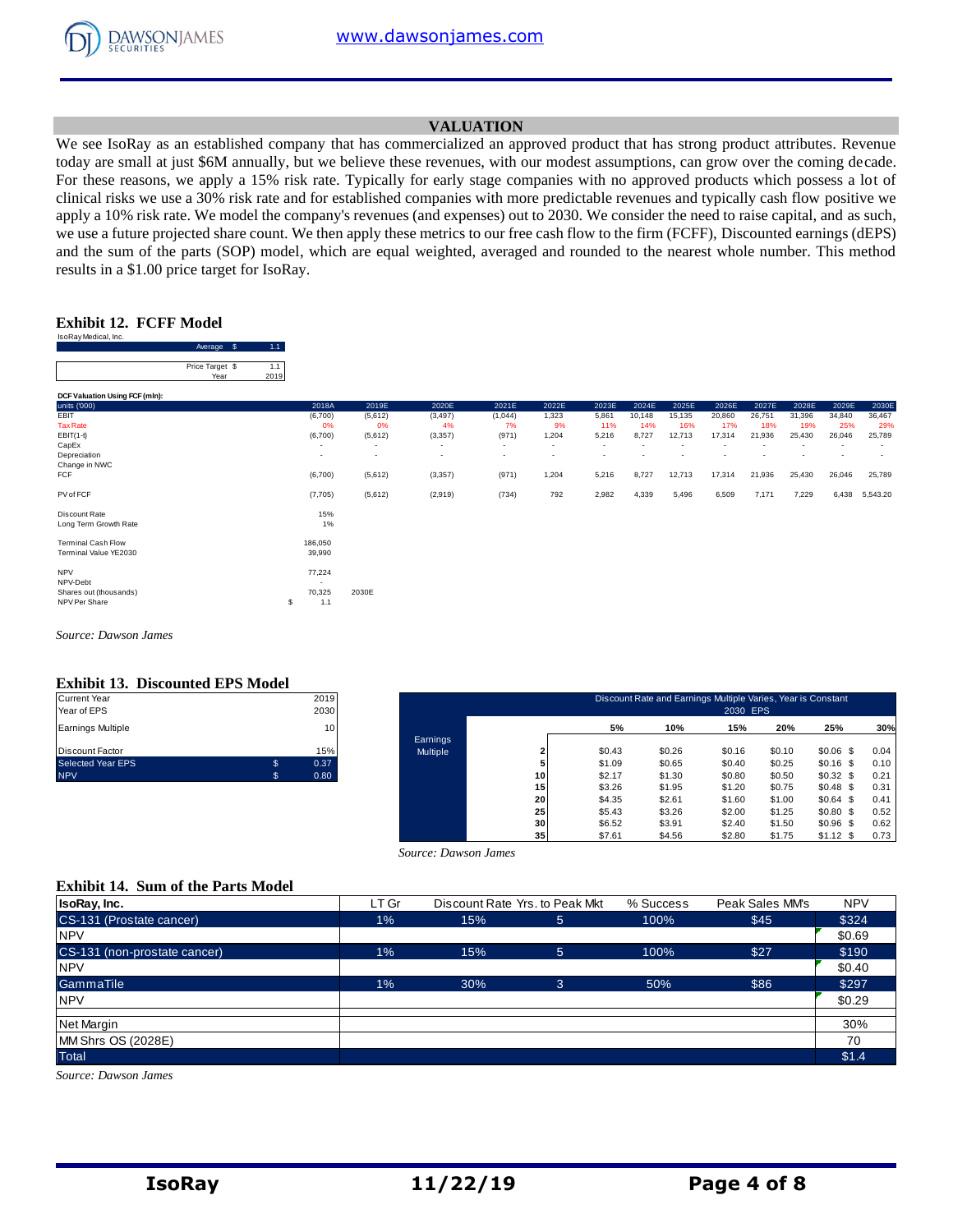

## **Risk Analysis:**

**Investment Risk**: IsoRay is a small capital company, which can translate into high volatility and risk for investors. The company's revenues depend on one product with multiple applications. Prostate cancer treatment accounted for greater than three-fourths of product sales, and the prostate cancer market has been declining.

**Market Share Risk.** IsoRay faces well-entrenched competition within the brachytherapy marketplace as well as outside the marketplace from well-capitalized large pharma and biotechnology companies.

**Regulatory Risk**: Barium is the main raw material used to make Cesium-131. IsoRay relies heavily on the production of Barium. The main supplier of Cesium-131 is in Russia, so the majority of the production of Cesium is dependent on U.S. - Russian relations. The manufacturing facilities all need to pass certain standards of operation in order to be functionally running.

**Commercial Risk**: End consumers may believe that there is a lack of product doses for Cesium 131, and radiation therapy represents a complication for some providers.

**Financial Risk**: IsoRay is likely to have additional capital raises before the company can be self-sustaining.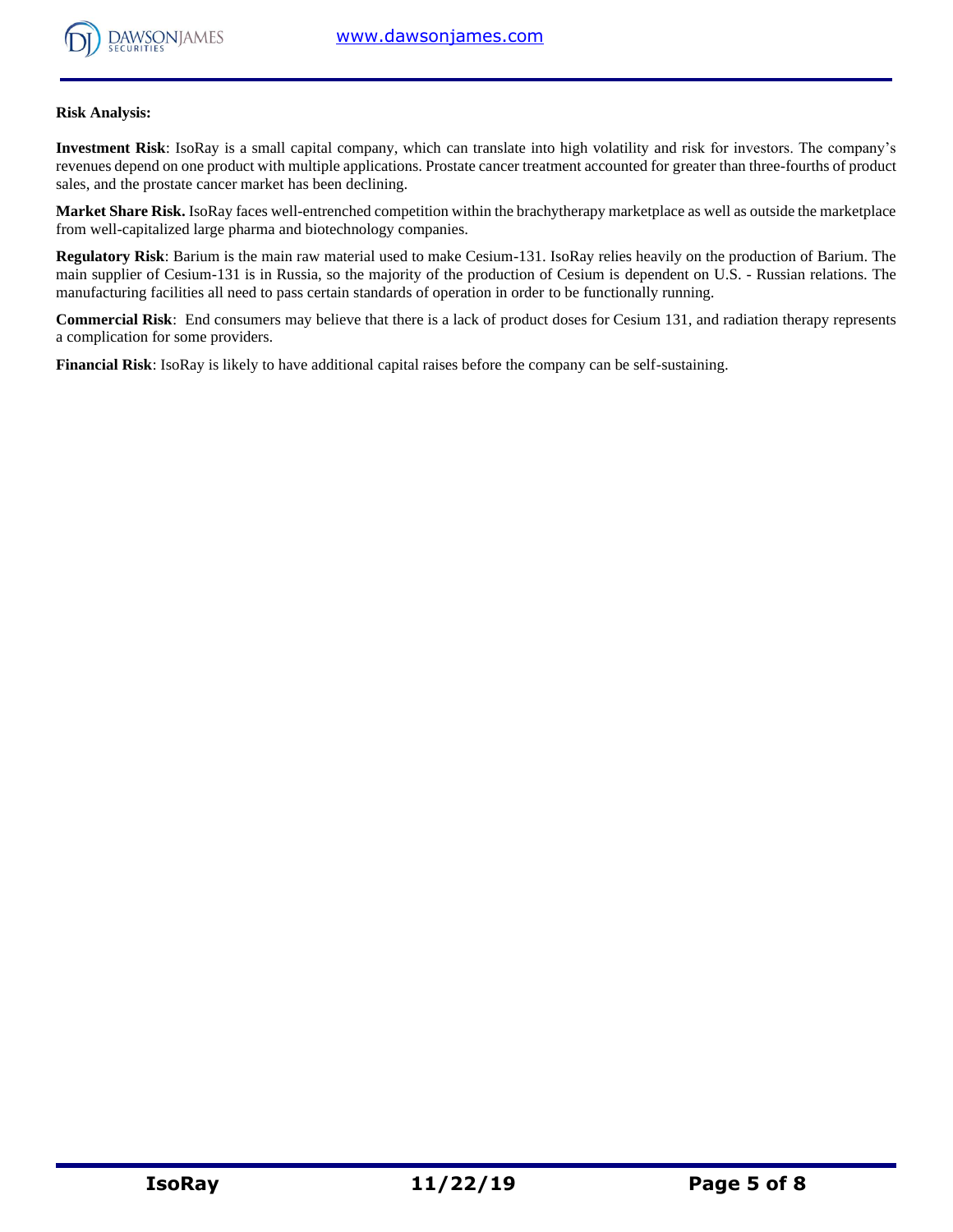

# **Exhibit 15. Income Statement**

| <b>Exhibit 15. Income Statement</b>                  |         |         |           |         |          |           |         |           |         |         |         |         |           |         |         |         |        |        |        |        |        |        |        |        |        |        |
|------------------------------------------------------|---------|---------|-----------|---------|----------|-----------|---------|-----------|---------|---------|---------|---------|-----------|---------|---------|---------|--------|--------|--------|--------|--------|--------|--------|--------|--------|--------|
| IsoRay™ Medical, Inc.: Income Statement (\$000)      | 6.2017  | 6,2018  | July-Sept | Oct-Dec | Jan-Mar  | Apr-Jun   | 6.2019  | July-Sept | Oct-Dec | Jan-Mar | Apr-Jun | 6.2020  | July-Sept | Oct-Dec | Jan-Mar | Apr-Jun | 6.2021 | 6.2022 | 6.2023 | 6.2024 | 6.2025 | 6.2026 | 6.2027 | 6.2028 | 6.2029 | 6.2030 |
| IsoRay™ Medical, Inc.: YE Jun 30                     | 2017A   | 2018A   | 1Q19A     | 2Q19A   | 3Q19A    | 4Q19A     | 2019A   | 1Q20E     | 2Q20E   | 3Q20E   | 4Q20E   | 2020E   | 1Q21E     | 2Q21E   | 3Q21E   | 4Q21E   | 2021E  | 2022E  | 2023E  | 2024E  | 2025E  | 2026E  | 2027E  | 2028E  | 2029E  | 2030E  |
| Cs-131 Prostate Cancer                               | 4.761   | 5,369   | 1,208     | 1,260   | 1,366    | 1,550     | 5,252   | 1,678     | 1,751   | 1,897   | 1,970   | 7,295   | 2.374     | 2,374   | 2,374   | 2,374   | 9,494  | 11,858 | 16,934 | 21,385 | 26,427 | 32,090 | 38,405 | 42,567 | 43,805 | 45,405 |
| Cs-131 Seeds (non-prostate - non-brain)              |         | 506     | 267       | 279     | 302      | 314       | 1,162   | 481       | 481     | 481     | 481     | 1,926   | 705       | 705     | 705     | 705     | 2,821  | 4,624  | 6,708  | 9,087  | 11,777 | 14,793 | 18,153 | 21,871 | 25,199 | 26,608 |
| Gamma Tile                                           |         |         | 51        | 54      | 58       | 60        | 224     | 285       | 285     | 285     | 285     | 1.141   | 582       | 582     | 582     | 582     | 2,328  | 2,968  | 3,633  | 4,323  | 5,040  | 5,783  | 6,554  | 7,354  | 8.456  | 8,625  |
| <b>Total Product Sales</b>                           | 4.761   | 5.923   | 1.562     | 1.904   | 1.924    | 1.924     | 7.314   | 2.445     | 2.518   | 2.663   | 2.736   | 10.362  | 3.661     | 3.661   | 3.661   | 3.661   | 14.643 | 19,451 | 27,275 | 34,796 | 43,244 | 52,666 | 63,112 | 71,793 | 77,459 | 80,638 |
| <b>Expenses</b>                                      |         |         |           |         |          |           |         |           |         |         |         |         |           |         |         |         |        |        |        |        |        |        |        |        |        |        |
| Cost of product sales (prostate)                     | 3,923   | 3,790   | 938       | 1,000   | 900      | 970       | 3,808   | 1,100     | 1,133   | 1,199   | 1,231   | 4,663   | 1,464     | 1,464   | 1,464   | 1,464   | 5,857  | 7,586  | 10,092 | 12,526 | 15,135 | 17,907 | 21,458 | 24,410 | 25,562 | 26,61  |
| COGS % of revenue                                    | 82%     | 68%     | 60%       | 79%     | 66%      | 50%       | 64%     | 45%       | 45%     | 45%     | 45%     | 45%     | 40%       | 40%     | 40%     | 40      | 409    | 39%    | 37%    | 36%    | 35%    | 34'    | 34'    | 349    | 339    | 33%    |
| Cost of product sales (non-prostate)                 |         | 291     | 100       | 139     | 145      | 75        | 459     | 153       | 153     | 153     | 153     | 613     | 257       | 257     | 257     | 257     | 1,030  | 1,518  | 2,068  | 2,682  | 3,363  | 4,115  | 4,941  | 5,845  | 6,731  | 7,047  |
| COGS % of revenue                                    | 20%     |         | 8%        | 42%     | 40%      | 209       | 28%     | 20%       | 20%     | 20%     | 20%     | 20%     | 20%       | 20%     | 20%     | 20%     | 209    | 20%    | 20%    | 20%    | 20%    | 20%    | 20%    | 20%    | 20%    | 20%    |
| Sales and marketing expenses                         | 2.310   | 2.660   | 649       | 702     | 645      | 683       | 2.679   | 683       | 683     | 683     | 683     | 2.733   | 697       | 697     | 697     | 697     | 2.787  | 2,843  | 2.900  | 2,958  | 3.017  | 3.077  | 3.139  | 3,202  | 3.266  | 3,331  |
| S&M% of revenue                                      |         |         |           |         |          |           |         |           |         |         |         |         |           |         |         |         |        |        |        |        |        |        |        |        |        |        |
| General and administrative expenses                  | 3.918   | 4.165   | 973       | 1,101   | 1,099    | 999       | 4.172   | 1.064     | 1,064   | 1,064   | 1,064   | 4,255   | 1,085     | 1.085   | 1,085   | 1,085   | 4.341  | 4,427  | 4,516  | 4,606  | 4,698  | 4,792  | 4.888  | 4,986  | 5.086  | 5,187  |
| G&A % of revenue                                     |         |         |           |         |          |           |         |           |         |         |         |         |           |         |         |         |        |        |        |        |        |        |        |        |        |        |
| Research and development                             | 965     | 1.746   | 420       | 414     | 299      | 341       | 1,474   | 387       | 387     | 387     | 387     | 1.548   | 406       | 406     | 406     | 406     | 1,625  | 1,706  | 1,792  | 1,827  | 1,846  | 1,864  | 1,883  | 1,902  | 1,921  | 1,940  |
| R&D % of revenue                                     |         |         |           |         |          |           |         |           |         |         |         |         |           |         |         |         |        |        |        |        |        |        |        |        |        |        |
|                                                      | (48)    |         |           |         |          |           |         |           |         |         |         |         |           |         |         |         |        |        |        |        |        |        |        |        |        |        |
| <b>Stk Optn's</b>                                    |         |         |           |         |          |           |         |           |         |         |         |         |           |         |         |         |        |        |        |        |        |        |        |        |        |        |
| Non-GAAP, Adi                                        |         |         |           |         |          |           |         |           |         |         |         |         |           |         |         |         |        |        |        |        |        |        |        |        |        |        |
| <b>Total Expenses</b>                                | 11.068  | 12.652  | 3.080     | 3.356   | 3.088    | 3.068     | 12.592  | 3.387     | 3.420   | 3,486   | 3.519   | 13,812  | 3.910     | 3.910   | 3.910   | 3.910   | 15,640 | 18.081 | 21.367 | 24,600 | 28,060 | 31.756 | 36,309 | 40.344 | 42.565 | 44.116 |
| Operating income (Loss)                              | (6.307) | (6.729) | (1,518)   | (1,429) | (1, 163) | (1, 144)  | (5,278) | (943)     | (903)   | (822)   | (782)   | (3.450) | (249)     | (249)   | (249)   | (249)   | (997)  | 1,370  | 5.908  | 10,195 | 15.184 | 20,911 | 26.802 | 31,449 | 34.895 | 36,523 |
| Interest income                                      | 11'     | 29      |           | 15      | 34       | 49        |         |           |         |         |         |         |           |         |         |         |        |        |        |        |        |        |        |        |        |        |
| Change in fair value of warrant derivative liability | 27      |         |           |         |          |           |         |           |         |         |         |         |           |         |         |         |        |        |        |        |        |        |        |        |        |        |
| Financing and interest expense                       |         |         |           |         |          |           |         |           |         |         |         |         |           |         |         |         |        |        |        |        |        |        |        |        |        |        |
| <b>Total other income</b>                            | 144     | 29      | 10        | 15      | 36       | $\Lambda$ |         |           |         |         |         |         |           |         |         |         |        |        |        |        |        |        |        |        |        |        |
| <b>Pretax Income</b>                                 | (6.163) | (6.700) | (1.508)   | (1.414) | (1, 127) | (1,095)   | (5,278) | (943)     | (903)   | (822)   | (782)   | (3.450) | (249)     | (249)   | (249)   | (249)   | (997)  | 1.370  | 5.908  | 10.195 | 15.184 | 20.911 | 26,802 | 31,449 | 34.895 | 36,523 |
| Income Tax Benefit (Provision)                       |         |         |           |         | $\sim$   | $\sim$    | ٠.      | (38)      | (36)    | (33)    | (31)    | (138)   | (17)      | (17)    | (17)    | (17)    | (70)   | 123    | 650    | 1,427  | 2.429  | 3.555  | 4.824  | 5.975  | 8,808  | 10,694 |
| <b>Tax Rate</b>                                      |         |         |           |         |          |           |         | 4%        | 4%      | 4%      |         |         | 7%        |         | 7%      |         |        |        |        | 14'    | 169    | - 45   |        |        |        | 29%    |
| <b>GAAP Net Income (loss)</b>                        | (6.166) | (6,711) | (1.511)   | (1,416) | (1.130)  | (1.098)   | (5.278) | (905)     | (867)   | (790)   | (751)   | (3.312) | (232)     | (232)   | (232)   | (232)   | (927)  | 1.246  | 5.258  | 8.768  | 12.755 | 17.356 | 21.978 | 25,474 | 26,087 | 25.829 |
| Preferred stock dividends                            | (11)    | (11.00) |           |         |          | 3.00      |         |           |         |         |         |         |           |         |         |         |        |        |        |        |        |        |        |        |        |        |
| GAAP-EPS                                             | (0.11)  | (0.12)  | (0.02)    | (0.02)  | (0.02)   | (0.02)    | (0.08)  | (0.01)    | (0.01)  | (0.01)  | (0.01)  | (0.05)  | (0.00)    | (0.00)  | (0.00)  | (0.00)  | (0.01) | 0.02   | 0.08   | 0.13   | 0.19   | 0.25   | 0.32   | 0.37   | 0.38   | 0.37   |
| Non GAAP EPS (dil)                                   | (0.11)  | (0.12)  | (0.02)    | (0.02)  | (0.02)   | (0.02)    | (0.08)  | (0.01)    | (0.01)  | (0.01)  | (0.01)  | (0.05)  | (0.00)    | (0.00)  | (0.00)  | (0.00)  | (0.01) | 0.02   | 0.08   | 0.13   | 0.19   | 0.25   | 0.32   | 0.37   | 0.38   | 0.37   |
| Wgtd Avg Shrs (Bas) - '000s                          | 55.016  | 55.159  | 66.147    | 67.331  | 67.333   | 67.357    | 67.042  | 67.424    | 67.492  | 67.559  | 67.627  | 67.526  | 67.694    | 67.762  | 67,830  | 67,898  | 67.796 | 68,068 | 68,340 | 68,614 | 68,889 | 69.165 | 69.442 | 69.720 | 70,000 | 70,280 |
| Wgtd Avg Shrs (Dil) - '000s                          | 55.016  | 55.159  | 66.147    | 67,331  | 67.333   | 67.357    | 67.042  | 67.424    | 67.492  | 67,559  | 67.627  | 67.526  | 67.694    | 67.762  | 67,830  | 67,898  | 67.796 | 68,068 | 68,340 | 68,614 | 68,889 | 69.165 | 69.442 | 69.720 | 70,000 | 70.280 |

*Source: Dawson James and Company Reports*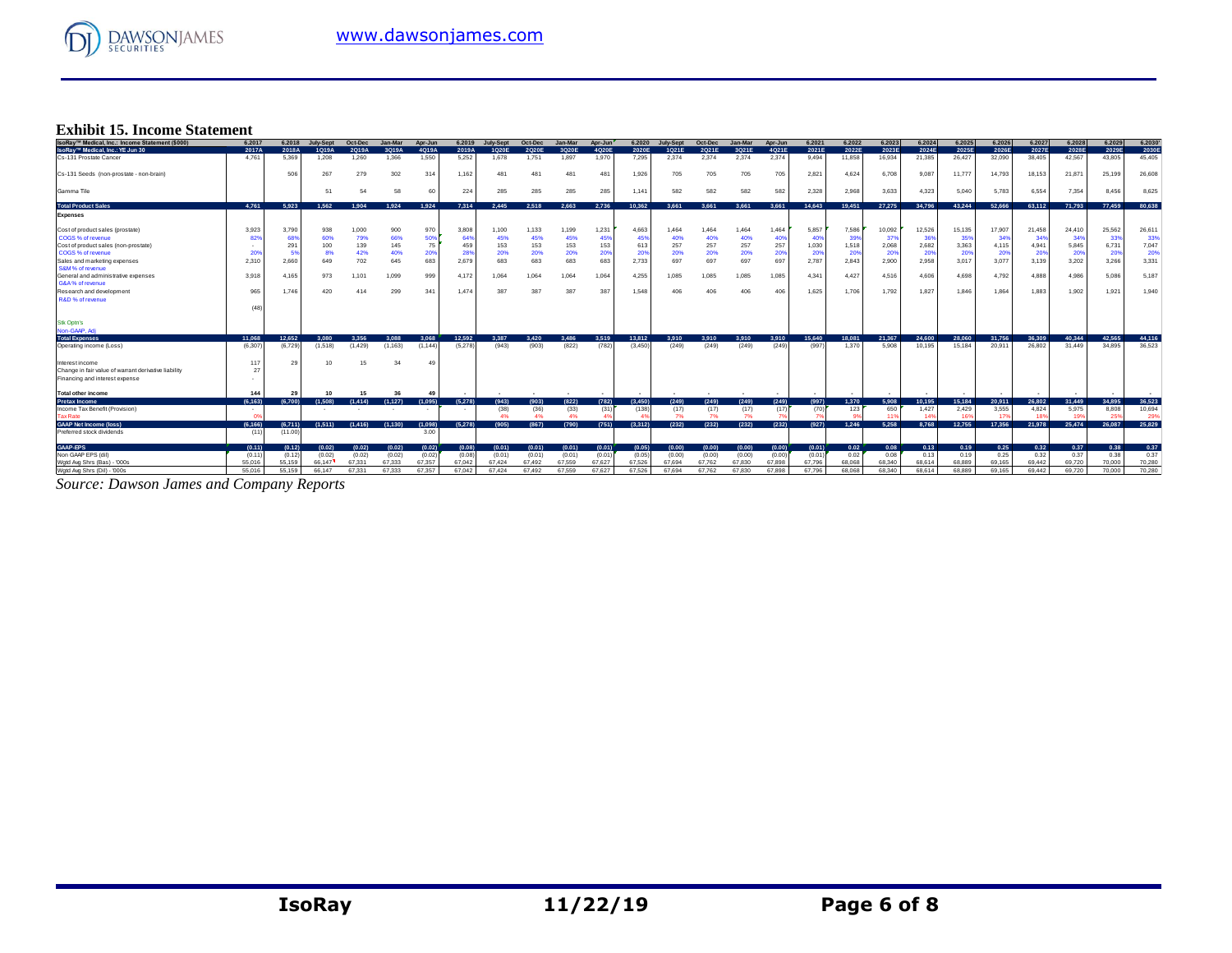

## Companies mentioned in this report

*GT Medical (private) Centers for Medicare and Medicaid Services (Federal Agency)*

## **Important Disclosures:**

## **Price Chart:**



Price target and rating changes over the past three years: Initiated – Buy – July 1,  $2019$  – Price Target \$1.00 Update – Buy – September 26, 2019 – Price Target \$1.00 Update – Buy – November 22, 2019 – Price Target \$1.00

Dawson James Securities, Inc. (the "Firm") is a member of the Financial Industry Regulatory Authority ("FINRA") and the Securities Investor Protection Corporation ("SIPC").

The Firm does not make a market in the securities of the subject company(s). The Firm has NOT engaged in investment banking relationships with ISR in the prior twelve months, as a manager or co-manager of a public offering and has NOT received compensation resulting from those relationships. The Firm may seek compensation for investment banking services in the future from the subject company(s). The Firm has NOT received any other compensation from the subject company(s) in the last 12 months for services unrelated to managing or co-managing of a public offering.

Neither the research analyst(s) whose name appears on this report nor any member of his (their) household is an officer, director or advisory board member of these companies. The Firm and/or its directors and employees may own securities of the company(s) in this report and may increase or decrease holdings in the future. As of October 31, 2019, the Firm as a whole did not beneficially own 1% or more of any class of common equity securities of the subject company(s) of this report. The Firm, its officers, directors, analysts or employees may effect transactions in and have long or short positions in the securities (or options or warrants related to those securities) of the company(s) subject to this report. The Firm may affect transactions as principal or agent in those securities.

Analysts receive no direct compensation in connection with the Firm's investment banking business. All Firm employees, including the analyst(s) responsible for preparing this report, may be eligible to receive non-product or service specific monetary bonus compensation that is based upon various factors, including total revenues of the Firm and its affiliates as well as a portion of the proceeds from a broad pool of investment vehicles consisting of components of the compensation generated by investment banking activities, including but not limited to shares of stock and/or warrants, which may or may not include the securities referenced in this report.